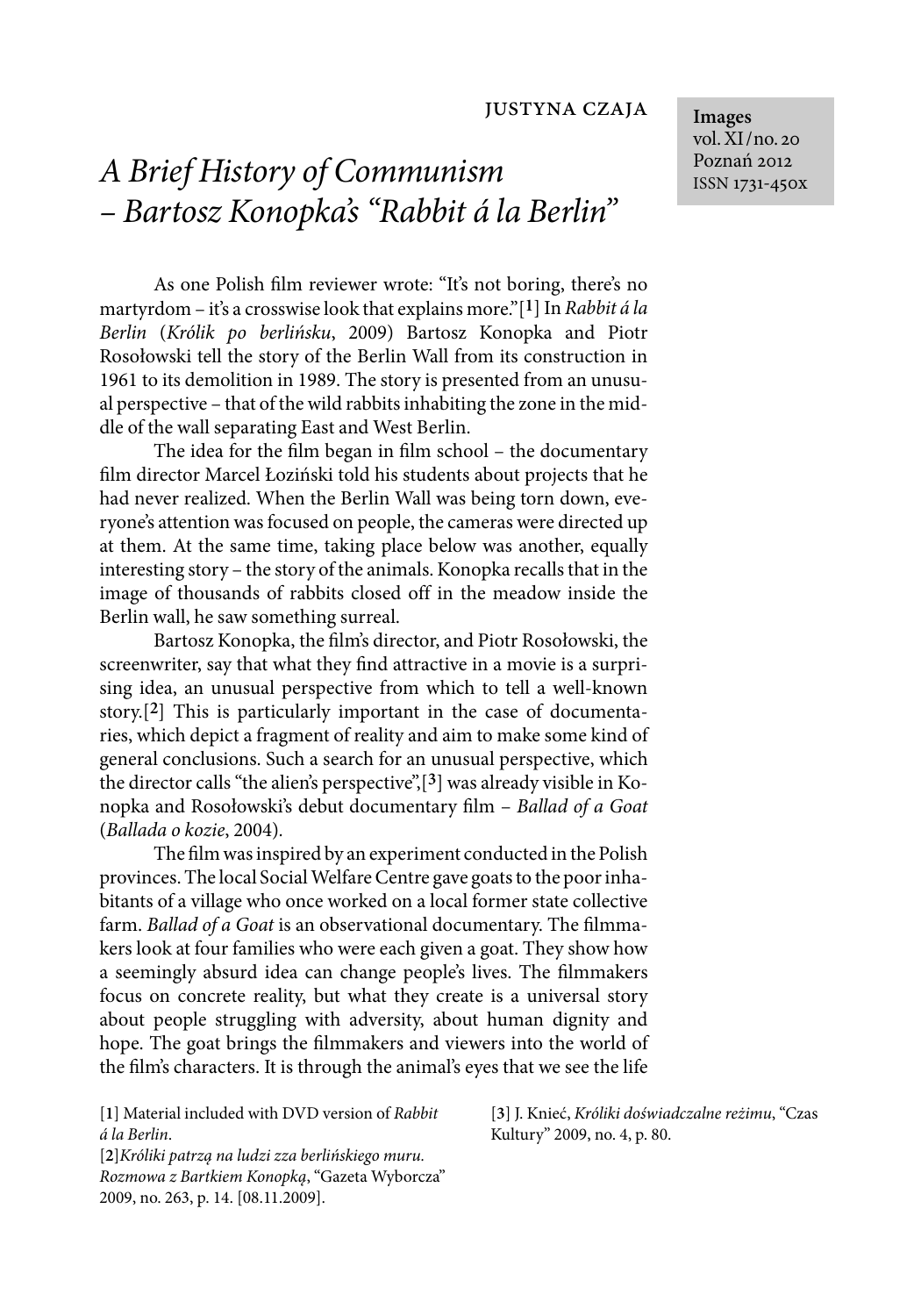

Fot. Manfred Hamm

of the village residents. In many scenes, this "goat's perspective" is emphasized by the camera, how the scene is framed, the camera filming at the level of the animal's eye. This device with much greater effect – is used in *Rabbit á la Berlin*.

Initially, the filmmakers wanted to use only archival materials about the Berlin rabbits. They also searched for original shots from the perspective of a frog, which would appear as images viewed from the "rabbit's perspective." There were too few of these, so they decided on a mix of German archival materials with portions of film from Scotland and Australia depicting wild rabbits. To get the effect of looking from the perspective of the rabbit, they also re-frame archival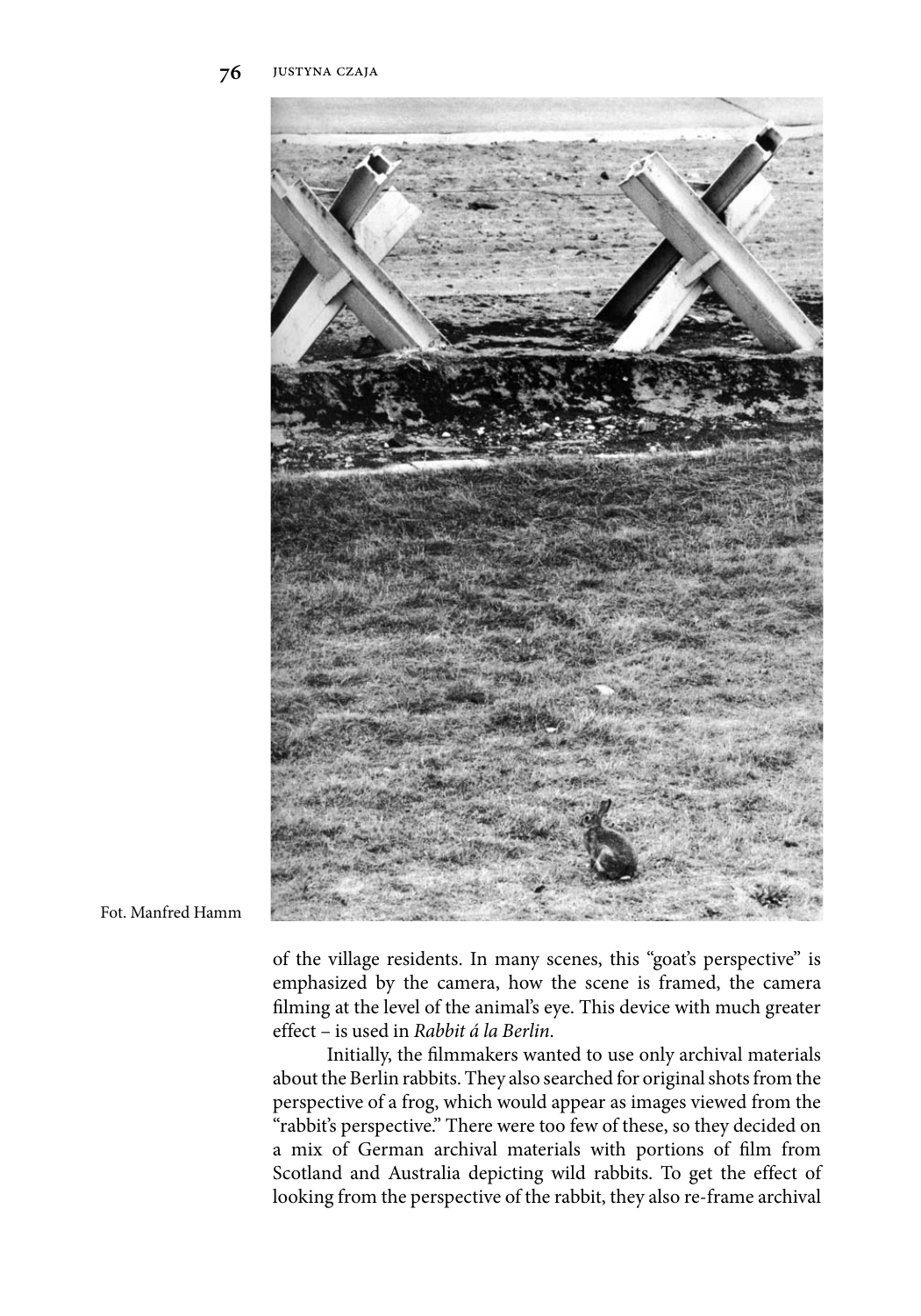footage. Often, significant portions of the image were cut, and are outside the upper edge of the frame (for example, the heads of people building the wall, the heads of soldiers). Specific means of cropping mimic the effect of looking up from below, from the height of a rabbit's eyes. In the film, there are also characteristic montage transitions. Very often, one shot shows a close up of the rabbits looking or listening. In the next shot, we see the source of the sound, what the animals are supposedly watching. All of these means not only help to harmoniously combine different film materials (archival material about the Berlin Wall and films about the life of wild rabbits). They also subjectivize the narrative.

The filmmakers use known archival materials in an interesting way by placing them in new, surprising contexts. For example, shots of rabbits watching or looking are shown in combination with archival footage of the leaders of various countries. The filmmakers frame and enlarge sections of shots, allowing viewers to focus their attention on things they would otherwise not have noticed. Similarly, the camera often zooms in to direct the viewer's attention to barely visible details (for example, focusing not on the figure of the U.S. President John F. Kennedy, but on a rabbit sitting next to an anti-tank barrier that was accidentally photographed in the foreground). Alongside the grand history of humanity, the small history of rabbits is playing out.

*Rabbit á la Berlin* is not the only Polish film to show that archival materials in documentary films are currently undergoing a transformation in their use. Their goal is usually to bring viewers closer to the events of the past, appealing to their empathy, but also to create an attractive, impressive film. In Bartosz Konopka's film, archival materials that have been repeatedly used in the past are reprocessed in an original way. He manages to avoid using them in a stereotypical way, which over time leads to their trivialization. The filmmakers sought to refresh the way we talk about history, forcing those viewing the historical documentary out of their usual habits in terms of reception.

What function does the rabbit's perspective perform in the film? It helps viewers to look at the history of the Berlin Wall through the eyes a stranger, an outsider who is not involved directly in the action, although the results of these actions affect his life. Rabbits look at the actions of people from the construction of the wall up to its destruction, trying – within their means as animals – to somehow understand and interpret the world of humans. Looking at what people do through a rabbit's eyes, allows one to see how strange and bizarre the situation is, and thus highlight the absurdities of the Communist system. The film does not name the historical figures shown. In the archival material, we can see Qaddafi, Fidel Castro, Nikita Khrushchev and Kennedy, who are referred to as "guests from around the world who want to see the rabbit meadow"; Erich Honecker, the leader of the GDR, is called the "host of the rabbit meadow." In this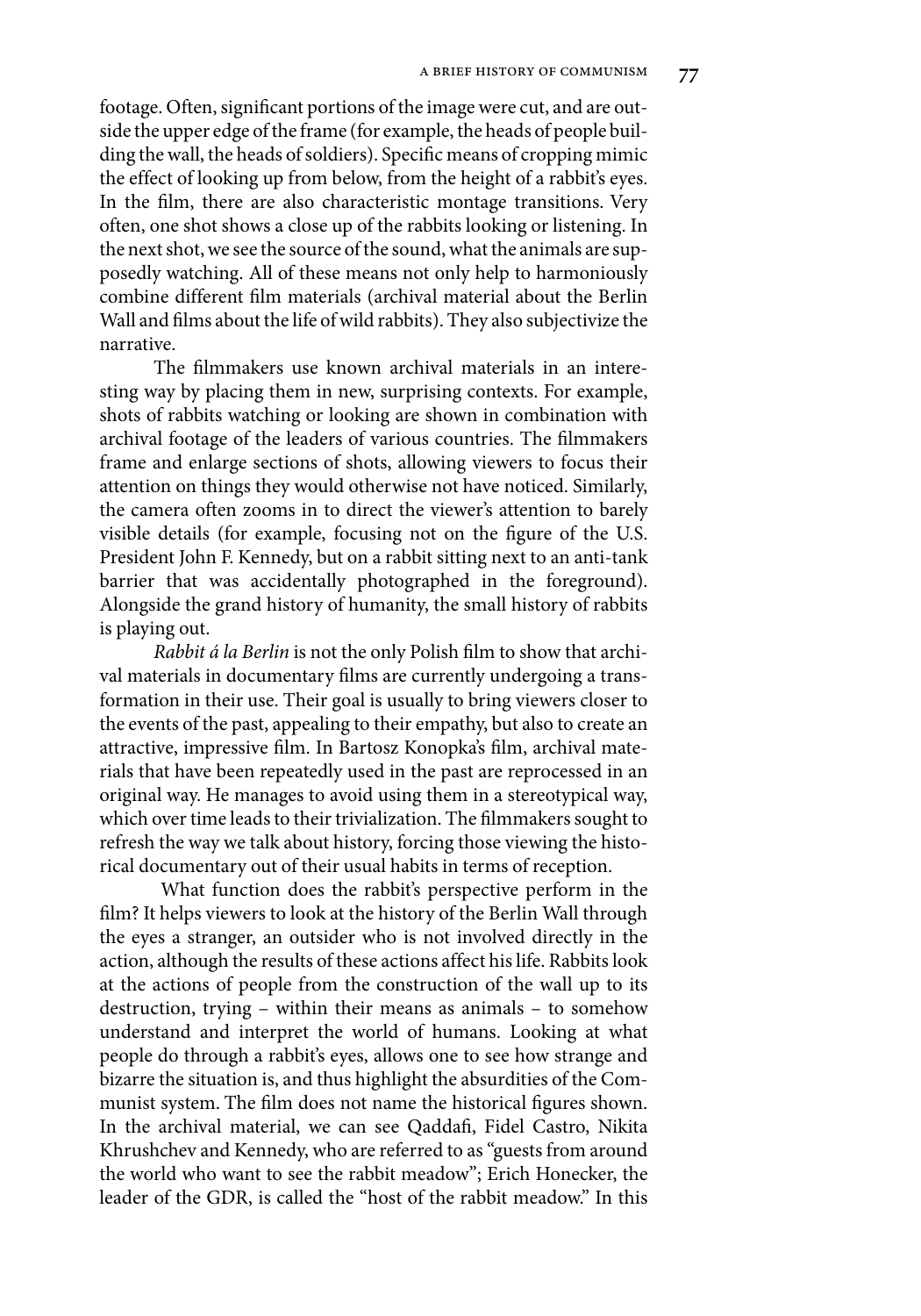way, the rabbit perspective provides the film with the qualities of a "naïve tale."

In *Rabbit á la Berlin*, animals are anthropomorphized – given human emotions, behaviour, and responses. The film uses a convention taken from animal fables in which people are shown in the form of animals to illustrate a general truth. In order to interpret the meaning of the story, you need to move from a literal meaning to a metaphorical one. It is worth noting that the animal fable in Polish literature has a long and rich tradition. From the sixteenth century, Polish writers often alluded to the fables of Aesop and Phaedrus, and in later times, also to those of La Fontaine. The animal fable became a very popular literary genre during the Enlightenment. The works of the most outstanding Polish writer of fables, Ignacy Krasicki, despite their universal character, read as allusions to contemporary events – such as Poland's loss of independence. During the Enlightenment, a popular subgenre of the fable was the political fable. The characters in them appeared in the form of personified animals, while the stories referred to specific, contemporary political events. Both during the period of the partitions, as well as later, animal costumery allowed writers to present content which due to censorship could not be expressed outright.

The creators of *Rabbit á la Berlin* make reference to a famous Polish documentary film from 1986 – Andrzej Czarnecki's *Rat-catcher* (*Szczurołap*). The main character is a man who works as a rat exterminator, and who demonstrates his work methods and talks about them in an off-camera monologue. The viewer watches as the man lulls the animals, feeds them, wins their trust, and then mercilessly kills them. The film opens with a prologue showing a scientific experiment: Two rats were thrown into an aquarium filled with water. One of them drowned after 15 minutes. The other was given a wooden board for a short time, allowing him to temporarily get out of the water. Later, the animal often swam to the place where it was given the board, and drowned after 15 hours. The experiment proved that rats are intelligent animals, and that giving them hope of survival increases their will to fight. The initial cruel scene in the laboratory humanizes the animals in the eyes of the viewer, revealing characteristics and behaviors in them that resemble those of people, showing that they think and feel like humans do. In the 1980s, the film was read as a metaphor for the contemporary social and political situation of Poland. In the images of these rats, people saw a picture of a society that seduces them with promises, and then subjects them to repression. The rat-catcher wore large, distinctive sunglasses that resembled the glasses worn by General Wojciech Jaruzelski's, Poland's leader during martial law. The metaphor in the movie *Rat-catcher* is much more versatile, referring not only to Polish society in the 1980s, but to any society living under a totalitarian system, to the relationship between society and authority, and to the methods of governance in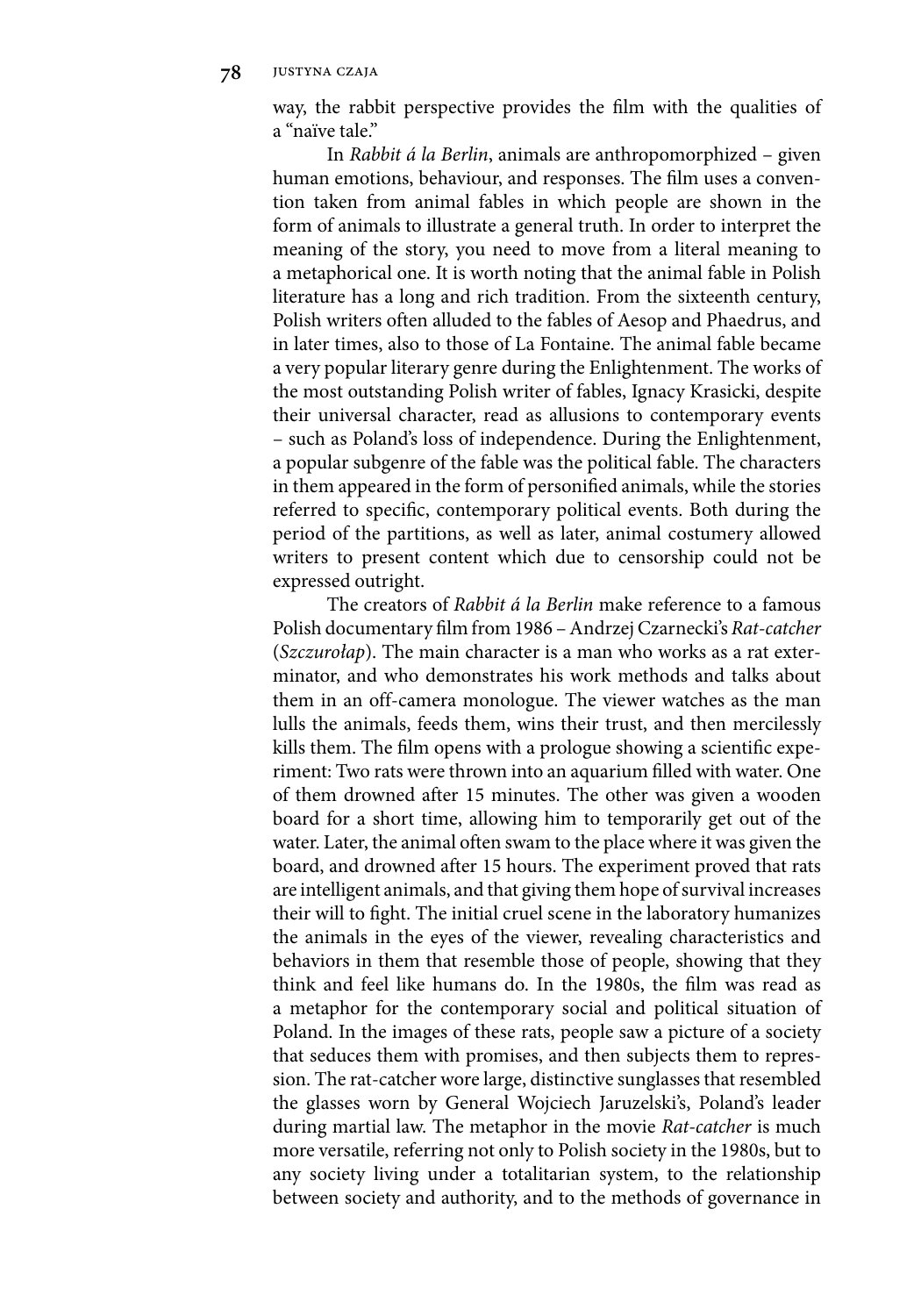

dictatorships. Andrzej Czarnecki's film shows that in a documentary, animals can talk about people, about history, just as they do in George Orwell's *Animal Farm*. For reasons of censorship, Andrzej Czarnecki was forced to use Aesopian Language, in which certain content is not expressed explicitly, but implicitly, through allusion, through which the author uses metaphor and parable to create very dark and frightening images. In their film, Konopka and Rosołowski build a more obvious and legible metaphor filled with a grotesque form of irony.

*Rabbit á la Berlin* makes reference to animal fables, using the conventions of educational nature films. Through off-screen narration, the viewer learns the Latin name of the wild rabbit, and basic information about its environment, food, lifestyle and reproduction habits. In the Polish language version of the film, this information is read by Krystyna Czubówna – a very popular narrator of nature movies.

In the film *Rabbit á la Berlin*, this commentary, which seems on the surface to be typical of the kind used in educational films about nature, is in actuality very ironic and continually reveals its own ambiguity. For example:

The rabbits finally understood that they had been closed in for their own good ... Over the following years, they regularly sowed grass for the rabbits, giving all of them equal access to it. Their basic needs were satisfied. Each rabbit family occupied a small, but safe burrow with the entrance hidden in the shadow of antitank barrier. A complex of identical burrows stretched along the entire length of the wall, and they no longer had to fight for better territories. The life of the rabbits between the walls was Fot. Anna Wydra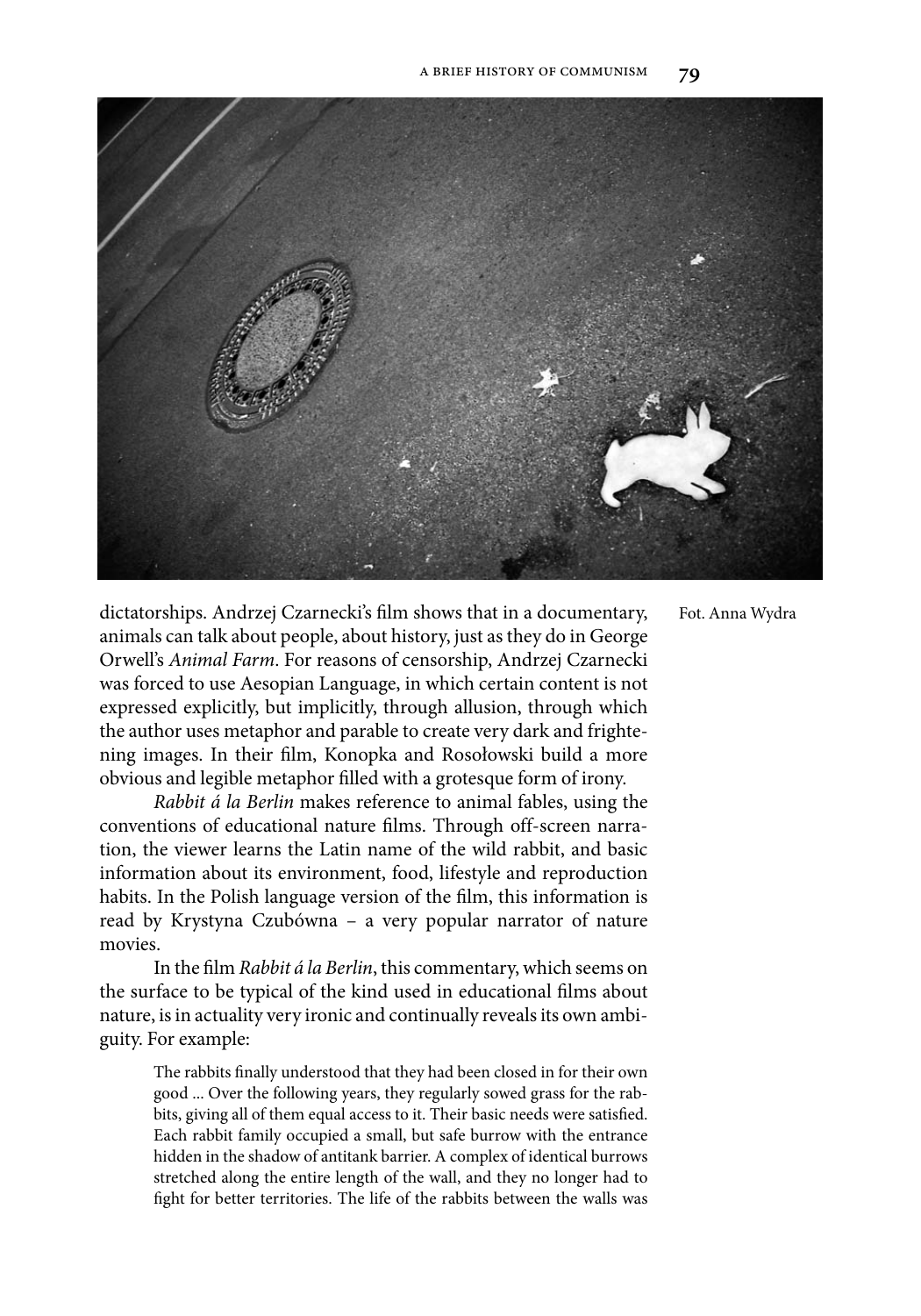nearly ideal. ... Locked inside for their own safety [the rabbits] lived in such fear, like no other.

The words of the commentator relate to the lives of the Berlin rabbits as if they were the same as the lives of the people whom the wall – "the anti-fascist barrier" – separated from the Western world. In the words of the narrator, there are allusions to the realities of life in socialist countries (housing conditions, the lack of basic civil liberties, repression, and terror), as well as echoes of propaganda from that time (slogans about universal equality, building a communist paradise on earth).

In showing the life of the Berlin rabbits, the filmmakers manage to capture certain regularities, such as closure, the animals only experiencing the restrictions on their freedom as something alarming at the beginning. Soon, the rabbits begin to feel a false sense of security. The animals do not have to fight for survival, as they would under natural conditions. Their natural instincts disappear. They begin to exhibit a laziness that in time turns into apathy and passivity. Some rabbits, called in the film "individuals acting against their herd-animal nature" dig holes under the wall to escape to the western side, eating food left behind by tourists. With time, the wall becomes higher and increasingly well-secured, and the guards start killing the rabbits. The demolition of the wall brings freedom to the animals, but it also has negative effects. A number of dangers appear: the rabbits must now fight for survival – find food and avoid predators. The problems they face in adjusting to their new living conditions primarily concern the older individuals. The narrator says: "Many rabbits longed for their former meadow".

It is easy to notice that the story of animals told in *Rabbit á la Berlin* is parallel to the story of people. By combining these analogies, it is possible to build a metaphor. For both rabbits and humans, a promised paradise becomes a prison. The filmmakers also show certain social mechanisms: the resistance of a few individuals, which the authorities suppress through repression and terror, the "escape from freedom" typical of totalitarian societies, conformity, adaptation, the acceptance of a lack of freedom as the price for relative stability, and finally, the consequences of years of enslavement that become visible after gaining freedom, and the fear of what capitalism will bring. What Germans refer to as *Ostalgie*, or nostalgia for the GDR, is a broader phenomenon which affects almost all countries of the Eastern Bloc (one can speak of Yugo-nostaglia or Soc-nostalgia). The creators of *Rabbit á la Berlin* not only tell the story of the Germans, of East Germans separated from the western world, the story of the Berlin Wall, but also the story of Eastern European people living behind the Iron Curtain.

Bartosz Konopka calls his film a "nature film about communism," in which "we put a magnifying glass to the laboratory animals that we were in the Polish People's Republic, the GDR, and Czecho